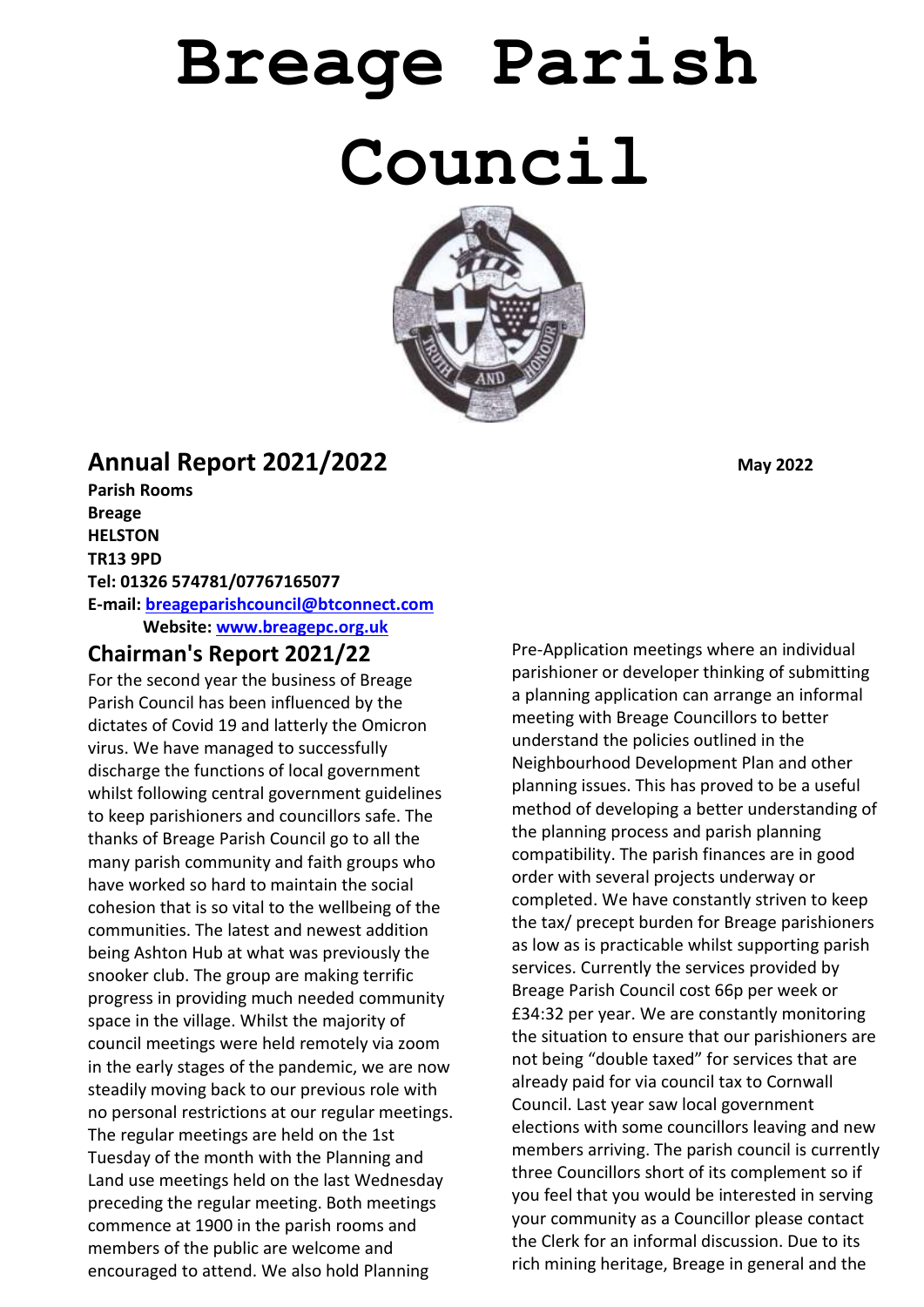Carleen/ Wheal Vor area in particular has found its self sharply in focus in the search for precious metals. A series of small exploratory drills will be carried out during this year to examine the viability of future larger scale mineral extraction. Breage Parish Council in conjunction with Cornish Tin, the exploration company, has held both virtual and live meetings to ensure that the parishioners are kept fully aware of progress. Derek Thomas MP has generously facilitated the e-news mail drop to ensure that as many parishioners as possible are aware of developments. Breage Parish Council is actively engaged with the D&C Police and Cornwall Council to reduce the speed of traffic through our villages by implementing the "20 is Plenty" scheme and to reduce the incidence of speeding further by joining "Speed watch" which, after suitable training, uses volunteers with speed cameras to monitor and report speeding motorists. The Council is also a partner in the scheme of traffic regulation orders (TRO) that is attempting to ensure that emergency and utility vehicles can access our villages in safety. This has not always been the case due to the inconsiderate and frequently dangerous parking of some individuals. The play and recreation areas at Breage, Ashton, Praa Sands and Carleen continue to be well used and are, with the exception of Carleen, in the ownership of the parish council. Health and safety checks and maintenance are carried out on a monthly basis with public liability insurance being in place with BPC. As a burial authority we have made vast improvements to the cemetery at Breage and have incorporated additional land to ensure that Parishioners can be confident that this service will be available in the future. Further improvements are ongoing along with routine maintenance. The Neighbourhood Development Plan (NDP) is in its final stages of examination and will be submitted to you as parishioners by referendum during the course of this year. The wooden parish council notice boards scattered around the parish are being replaced with aluminium which should give years of good service. Where space permits they double up to allow community use. Lower Trevurvus pond will be fully reinstated by the end of the year as a wildlife haven and water source. This exciting project is being carried out by BPC in partnership with the local school and others. The public rights of way (PROW) in the parish

continue to be maintained by BPC and the council has signed up and agreed to be part of the Enhanced Local Maintenance Project which seeks to further improve and where appropriate create new and enhance the existing paths to ensure they are accessible to all users. BPC has taken the responsibility for the Lengthsman project in the parish; this scheme ensures that culverts, gullies and run-off areas are kept clear and that excess rainwater is able to run off safely to prevent flooding. Additionally road junctions on B, C and unclassified roads are kept safe by cutting back excessive vegetation. Funding has been put in place to enable BPC to employ an apprentice Clerk/ Financial Responsible officer who it is anticipated will be in post this year. This exciting opportunity will allow the right candidate to be fully trained to degree level and be able to progress to wherever their ambition takes them in local government administration and further. Full details will be available on the BPC website and in the press later this year. Preparations by the parish council are in place to celebrate the Platinum Jubilee celebrations of Her Majesty Queen Elizabeth the Second. A small leaf lime tree has been planted in the cemetery and a Jubilee garden is planned for Coaches Corner at Breage. This is supported by Trevena Cross nursery. Additionally all the school children in the parish schools will be given a celebratory gift to commemorate the occasion. Individual community groups are arranging their own street parties and other events which will be promulgated on social media outlets. Breage Parish Council would like to take this opportunity to thank the many organisations and individuals who so generously give up their time to make the parish the pleasant place it is to live in and so welcoming for our visitors. On a personal note, I would like to thank my councillor colleagues for their enthusiasm and support over what has been a difficult year for us all. Our Clerk and Financial Responsible Officer, Mrs Carol Macleod, has managed to keep the office and services running throughout and Mrs Sarah Orpin has kept the parish rooms clean and safe during this difficult period. The continued support of the contractors and subcontractors who have kept the technical and maintenance operations of the parish in good working order is very much appreciated. Finally in closing, thank you to the Parishioners for your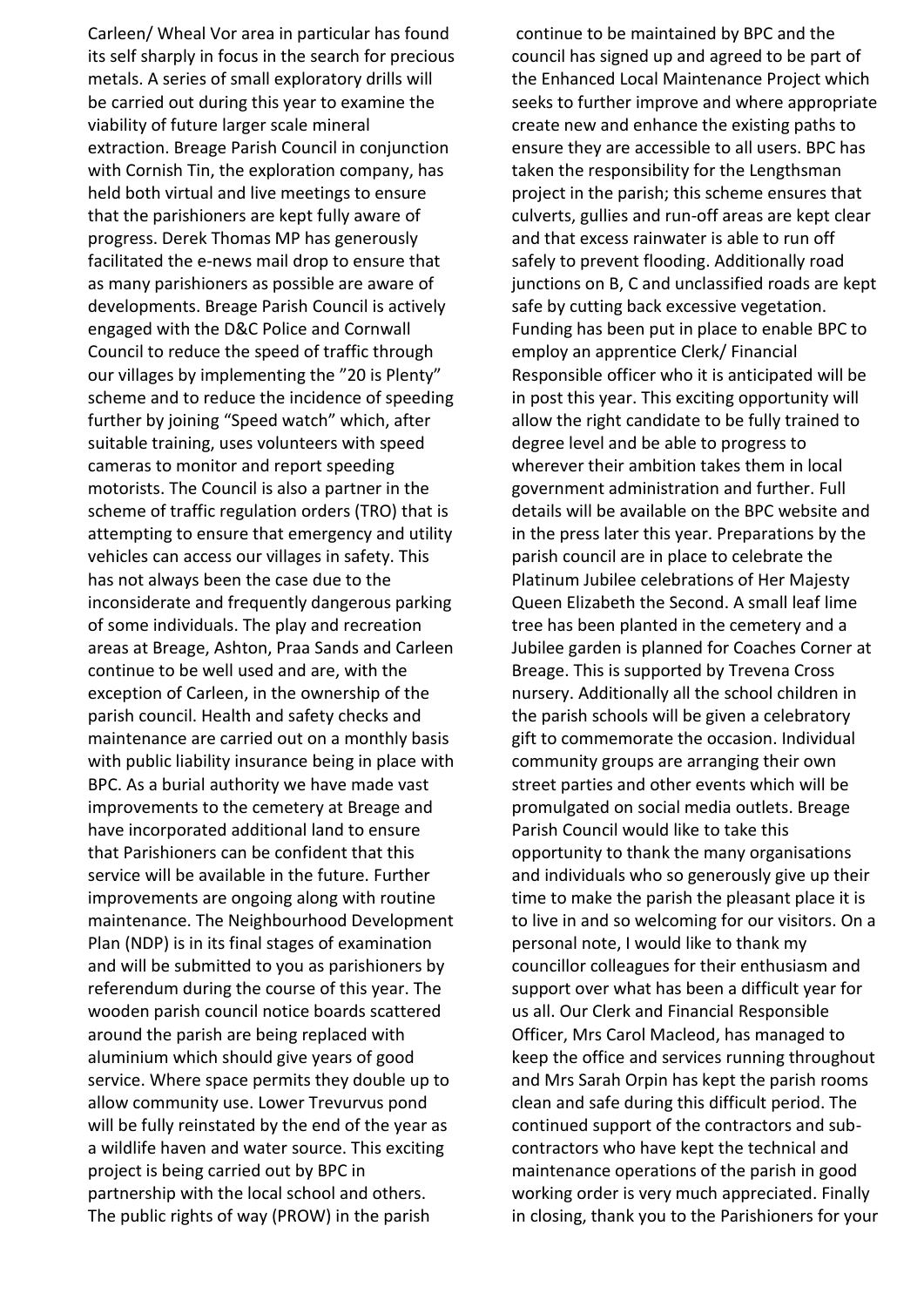support in enabling Breage Parish Council to deliver these community services.

**Councillor Tony Woodhams Chairman Breage Parish Council**

# **Attendance at Council Meetings 2021/2022**

**\_\_\_\_\_\_\_\_\_\_\_\_\_\_\_\_\_\_\_\_\_\_\_\_\_\_\_\_\_\_\_\_\_\_\_\_\_\_**

**There has been an Annual Parish Council meeting; 22 Ordinary Parish Council meetings and a Precept Meeting – a total of 24 meetings this year.** 

Cllr Tony Woodhams 24 meetings Cllr Tony Best 17 meetings co-opted 1 June 2021 Cllr Howard Bradford 12 meetings Cllr Caroline Carver 19 meetings Cllr Phil Darby 21 meetings co-opted 1 June 2021 Cllr Chris Ralph 21 meetings Cllr Nicola Roberts 12 meetings co-opted 6 July 2021 Cllr Matt Southam 16 meetings co-opted 1 June 2021 Cllr Diana Thomas 21 meetings Cllr Rose Wyvern Batt 18 meetings

## **Members of the Council**

**Elected Councillors May 2021 Cllr Howard Bradford Cllr Caroline Carver Cllr Chris Ralph Cllr Diana Thomas Cllr Tony Woodhams Cllr Rose Wyvern Batt**

**New Co-opted Councillors during the year Cllr Matt Southam 1 June 2021 Cllr Phil Darby 1 June 2021 Cllr Tony Best 9 June 2021 Cllr Nicola Roberts 6 July 2021**

#### **Cornwall Unitary Councillor for the Parish: Cllr John V Keeling MBE**

Phil Darby who joined the Council in July 2007 retired on 5 April 2022.

She gave wonderful service to the Parish especially on Footpaths and the Council thanks her for her hard work and wishes her a very happy retirement. She is however continuing to assist the Council as a volunteer regarding Footpaths. At the end of her last meeting Phil was presented with a hanging basket of flowers and a card signed by the other Councillors.

#### **Clerk/RFO:** Mrs Carol Macleod The Clerk is available at the Parish Council office, by appointment only (due to Health & Safety Regulations

01326 574781 / 07767165077 [www.breagepc.org.uk](http://www.breagepc.org.uk/)

**PLEASE NOTE THAT THE OFFICE IS CLOSED ON TUESDAYS AND FRIDAYS**

## **Council Meeting dates 2022/2023**

Meeting due dates at 7.00 p.m. in the Parish Rooms Breage. Meetings are notified on the Parish notice board outside the Parish Rooms, Breage and on the website

#### [www.breagepc.org.uk](http://www.breagepc.org.uk/) **Planning meetings are held on the Wednesday before the main meeting each month**

5 April 2022 4 May 2022 10 May 2022 Annual Parish Meeting 6.30 p.m. followed by An Annual Parish Council Meeting 1 June 2022 7 June 2022 29 June 2022 5 July 2022 27 July 2022 2 August 2022 7 September 2022 13 September 2022 28 September 2022 4 October 2022 26 October 2022 1 November 2022 17 November 2022 Precept/Budget 30 November 2022 6 December 2022 4 January 2023 10 January 2023 1 February 2023 7 February 2023 1 March 2023 7 March 2023 29 March 202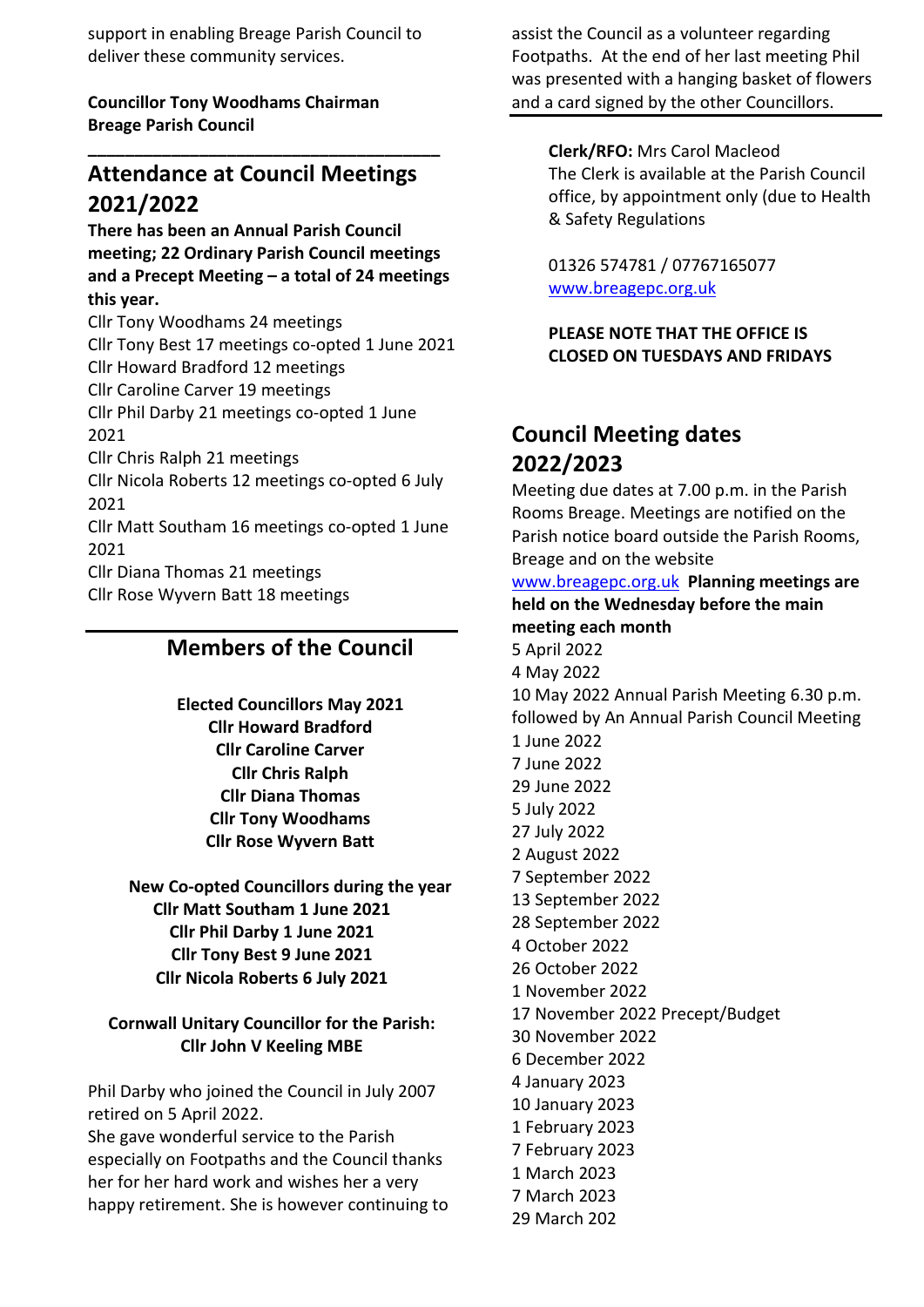#### **FINANCE**

#### **FINANCIAL REPORT FOR THE YEAR 2021/2022**

The Clerk is the Responsible Finance Officer. She and Cllrs Carver (Chairman), Roberts, Thomas and Wyvern Batt were the Members of the Finance and General Purposes (F&GP) Committee 2021/2.

Payments and other accounts matters were checked by a Member of the F&GP Committee before being presented to the Council each month. Bank Reconciliations are also checked. The Council's Internal Auditor was Mrs Barbara Goraus. The External Audit will be carried out by PKF Littlejohn.

#### **Statement of Accounts 2021/2022**

| <b>Opening Balance</b>                |           |           |
|---------------------------------------|-----------|-----------|
| <b>Balance at Bank</b>                |           | 95,556.77 |
| Cash in Hand                          |           | 150.00    |
| <b>Salaries</b>                       |           | 25,891.49 |
| National Insurance Employer           |           | 2,053.70  |
| Pension Employer                      |           | 811.54    |
| <b>Travel Expenses</b>                |           | 72.77     |
| <b>Audit Charges</b>                  |           | 621.60    |
| Insurance                             |           | 1,216.53  |
| Office consumables and goods          |           | 1,580.95  |
| Advertising & Website                 |           | 1,550.00  |
| Solicitors                            |           |           |
| Election/Referendum Provision         |           | 255.00    |
| <b>Electricity Parish Rooms</b>       |           | 1,493.48  |
| Telephone/Mobile/Broadband            |           | 1,991.55  |
| <b>Water Parish Rooms</b>             |           | 54.78     |
| Maint/Repairs/Renewals Parish Rooms   |           | 878.85    |
| Notice boards/Benches/Signs/Fences/Ph |           | 1,495.54  |
| CIL community payments                |           | 100.00    |
| Praa Sands/Praa Green                 |           | 1,077.00  |
| Contracts - Footpaths                 |           | 4,639.64  |
| South West Coastal Path               |           | 2,114.76  |
| Miscellaneous expend.                 |           | 75.00     |
| <b>Amenity Areas</b>                  |           | 794.34    |
| Grants s137                           |           | 250.00    |
| Grants                                |           | 3,345.96  |
| Subscriptions                         |           | 356.61    |
| Contracts Grass & Hedge Cutting       |           | 4,760.00  |
| Queen's Platinum Jubilee costs        |           | 624.76    |
| Streetlights electricity              |           | 418.57    |
| Streetlights repairs & maintenance    |           | 3,508.00  |
| Playground & Leisure Equipment        |           | 2,928.99  |
| Lengthsman work completed             |           | 10,188.00 |
| Loan Repayment Streetlight upgrade    |           | 5,472.14  |
| Covid-19 expenses                     |           | 1,221.37  |
| Enhanced LMP                          |           | 6,455.00  |
| Precept                               | 85,000.00 |           |
| <b>Council Tax Support Grant</b>      | 1,560.72  |           |
| General Admin                         | 37.00     | 40.00     |
| <b>Grants and Donations</b>           | 750.00    |           |
| Footpaths LMP grant                   | 4,112.41  |           |
| South West Coastal Path grant         | 2,178.41  |           |
| <b>Bank Interest</b>                  | 11.03     |           |
| Misc. Income                          | 1,368.30  |           |
| Lengthsman Scheme                     | 14,000.00 |           |
| <b>CIL</b>                            | 3,171.43  |           |
| NDP money out                         |           | 1,000.00  |
| Queens' Platinum Jubilee donations    | 450.00    |           |
| Cemetery costs                        |           | 4,655.82  |
| Cemetery maintenance Capital works    |           | 25,443.89 |
| War memorials LPA Act 1923 LGA 1948   |           | 130.00    |
| Cemetery fees interments              | 2,800.00  |           |
| Donations Cemetery/closed graveyards  | 200.00    |           |
| <b>Ashton Field costs</b>             |           | 677.50    |
| Ashton Snooker Club Zionist Chapel    |           | 920.88    |
| <b>VAT</b>                            | 14,571.49 | 13,762.16 |
|                                       |           |           |

**130,210.79**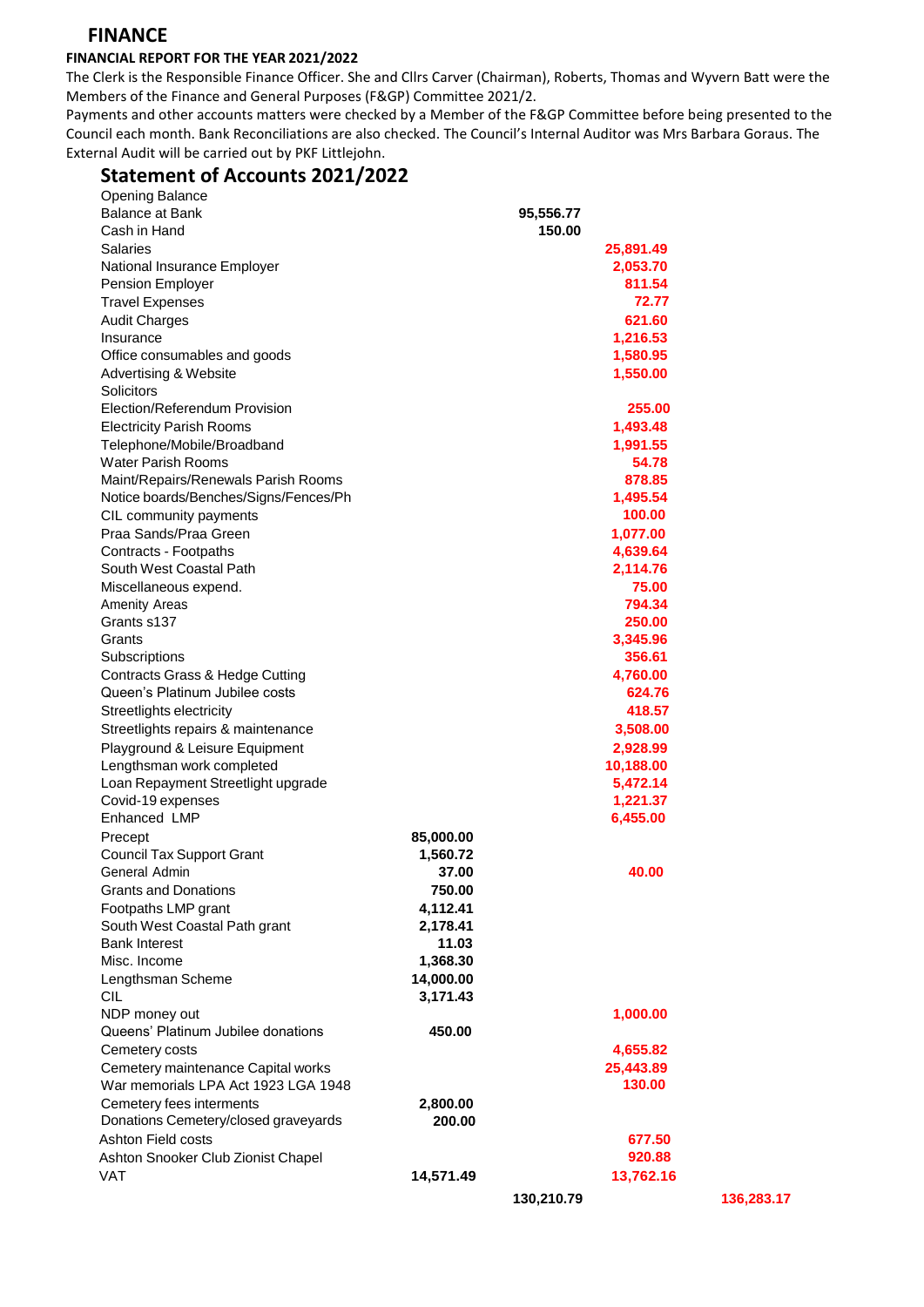**Bank Accounts: 89,484.39 Cash in hand 150.00 89,634.39**

The closing balance at 31 March 2022 shows a decrease of £6,072.39 compared to the previous year. Receipts for 2021/2022 decreased by £8,627.92 and Payments increased by £27,138.57.

Cemetery fees decreased as there were fewer interments; Admin by a small amount, no Covid grant this year when there was £10,000 last year; Precept remained the same but the Council Tax Support grant was further reduced this year; there was an increase in VAT reclaims.

There were Jubilee expenses, a new item, small increases on insurance and Parish Rooms costs, increases in footpath and grass cutting; Removal of 10 Streetlights that Cornwall Council would not adopt £3,508.00; Enhanced LMP, new this year £6,455.00; Cemetery maintenance costs increase for further work £10,497.89; Cemetery and play area costs increased. No Toilet's costs this year.

Grant payments increased this year by 1,195.96 and were awarded to community groups as follows: £500 to Ashton Village Committee towards renewal and repair of electricity boxes for Christmas lights; £500 to Breage Silver Band towards repairs and updates of instruments; £500 to Breage Field Committee towards support for short term plans and to act as match funding; £500 to Breage Snooker and Social Club towards replacement seating in snooker room; £500 to Carleen Village Hall towards disabled car park fencing needing replacement; £500 to Godolphin Cross Community Association towards signage/notice board; the Royal British Legion was supported by the purchase of wreaths for Remembrance Sunday services, £100 and Breage Band was awarded a £50 grant for playing at the Remembrance Service; £50 to Breage Parochial Church Council towards the cost of the maintenance of the Village clock; £100 to Cruse Bereavement Services towards support services for Breage Parishioners an additional £300 was held in reserve for emergencies.

Fixed reserves at 31 March 2022 were £33,941.60. Expected receipts for 2022/23 are £117,131.90 based on budget figures and expected payments £157,372.14.

After the accounts had been examined by an Accounts Team Councillor, Cllr Nikki Roberts, they were passed to the Internal Auditor, Mrs Barbara Goraus. The Annual Internal Audit Report 2021/22 was completed on 21 April 2022 and signed by Mrs Goraus who is thanked for auditing the accounts and the Breage Field Committee's Accounts this year.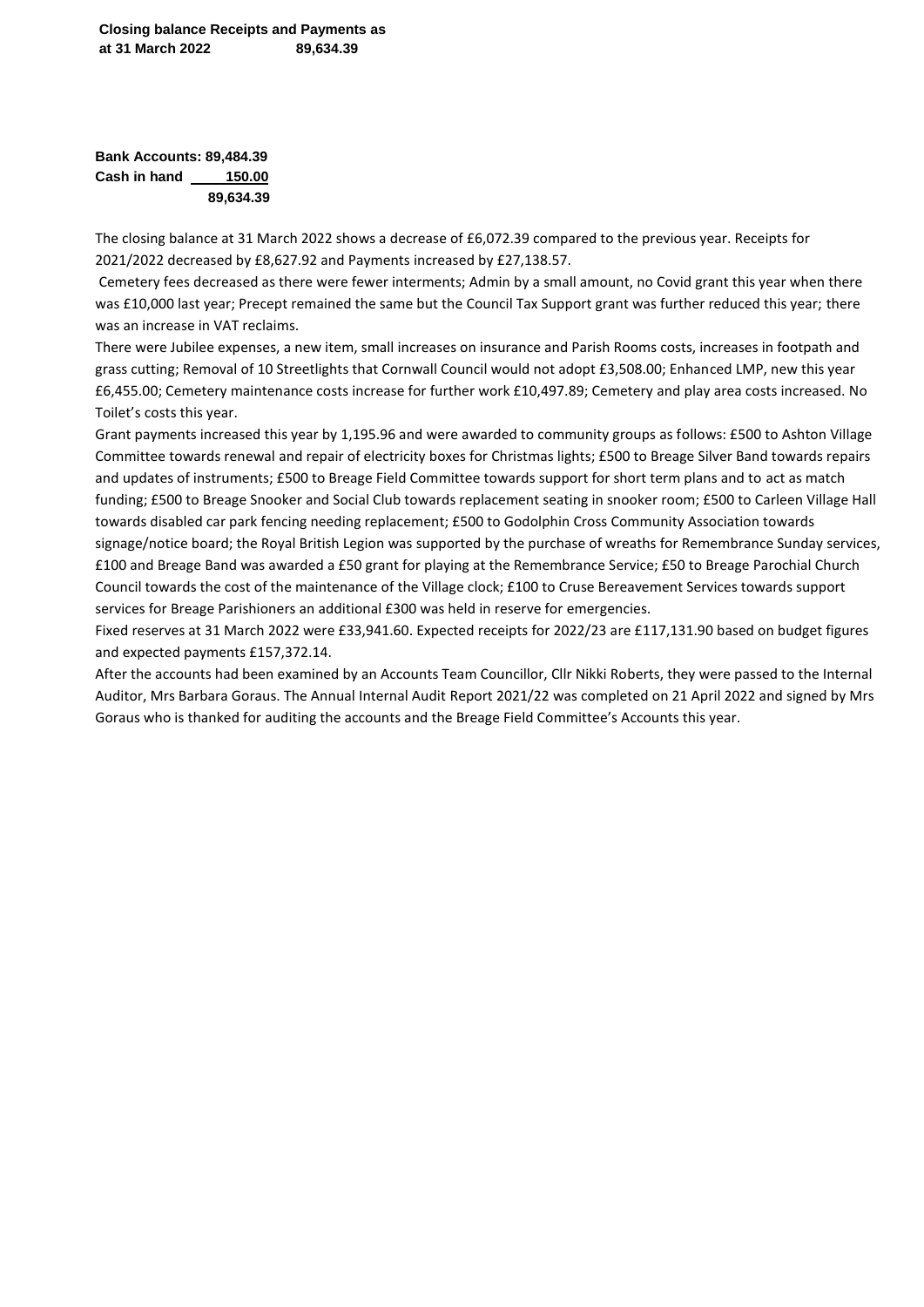## **FOOTPATHS AND RIGHTS OF WAY**

Due to the Covid pandemic it has been a strange year but it has been good to see that our Public Rights of Way have had a lot more use as people are taking their daily exercise.

During the course of the year there have been many repairs to broken stiles, posts and handrails and a boardwalk replaced.

Could we make a plea to any landowners who have paths running across their land to leave the pathway clear when planting the fields, whether it is an area around the edge or a diagonal path.

As well as the normal cutting contract (Local Management Partnership) we have also joined a new scheme offered by County (Enhanced LMP) which should enable us to tackle issues such as missing waymarkers, drainage issues, installation of small bridges etc.

There is the opportunity up until 2026 to register modification orders with County for regularly used paths that are not currently n the Definitive map or paths, for example, that could link to other paths to make a circular walk and be protected into the future.

Thanks must go to our Contractor, Bob Sanders and his lads who have again managed to keep our paths in good order and also to our Senior Ranger at County, Colin Bayes who has also come to our rescue during the year.

**\_\_\_\_\_\_\_\_\_\_\_\_\_\_\_\_\_\_\_\_\_\_\_\_\_\_\_\_\_\_\_\_\_\_**

#### **Cllr Mrs P Darby – Footpaths Representative**

## **BREAGE FIELD**

Breage Field has had a fantastic year of events and improvements. Early in the year the committee made

the decision to invest in some picnic benches, including a wheelchair friendly bench predominantly for the residents of Swallow Court. These benches have been a fantastic addition and allowed us to run coffee mornings at the park over the summer holidays. Swallow Court made a very generous donation towards the costs for which we are very grateful. The weekly "Coffee Patrol" throughout the summer raised just over £300 for the Field Committee. It also raised awareness of how the field is managed and recruited several new volunteers to help with future events. It was really lovely to get the community together after such a long period and for the children to meet others in the village they may not know from school.

At the end of November we teamed up with Breage Christmas Lights Committee to provide pallet wood Christmas trees for the village. The Field ran an incredibly successful day, painting and decorating our trees. Breage and District Silver Band came to play some festive tunes, we sold refreshments and had a fantastic raffle which enabled us to raise £250 which we split with the Christmas Lights Committee. It was lovely to see the Christmas trees dotted throughout the village and many people commented on how lovely it was that they had been created by the local residents.

Breage Parish Council has continued to maintain the play equipment, recently carrying out some safety critical repairs. The notice board was finally reinstated towards the end of last year by a very generous handyman who provided not just his labour but also the materials for free. In addition we have teamed up with Village Works, a local group who